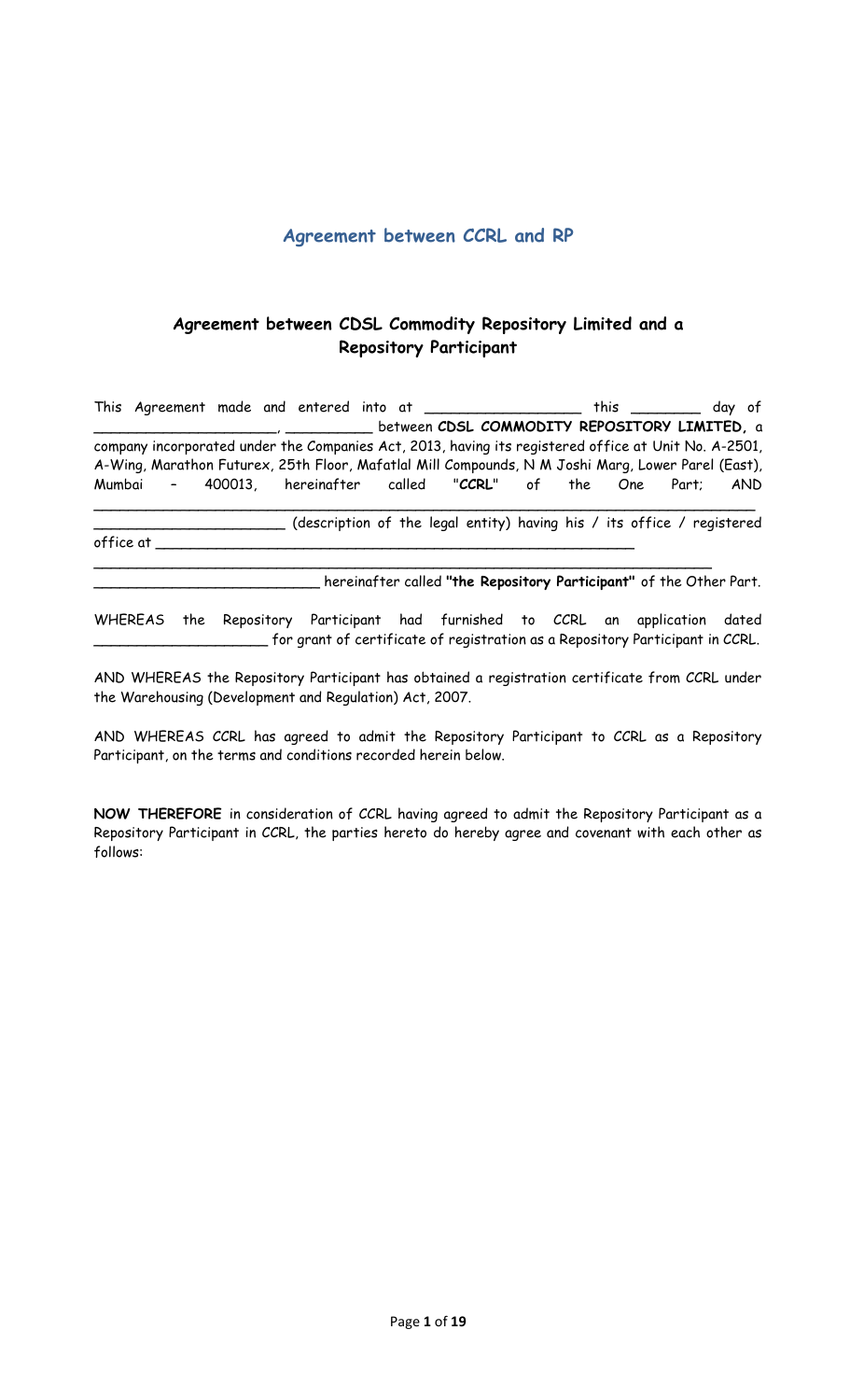### **1. General Clauses**

- 1.1. Words and expressions used but not defined in this Agreement but defined under the Companies Act, 2013, the Securities Contracts (Regulation) Act, 1956, the Warehousing (Development and Regulation) Act, 2007, the Guidelines issued by WDRA or the Bye Laws of CCRL, as amended from time to time, shall have the meaning assigned to them under the aforesaid Acts, Regulations, Guidelines or Bye Laws as the case may be.
- 1.2. Unless otherwise warranted by the context or meaning thereof, the words or expressions "User/Depositor", "Clearing Corporation", "Depositor", "Repository Participant", used herein shall mean a User/Depositor, Clearing Corporation, Depositor, Repository Participant respectively in relation to CCRL and the terms "Act", "Regulations", :Guidelines", "Bye Laws" and "Business Rules" shall mean "The Warehousing (Development and Regulation) Act, 2007", "The Guidelines issued by WDRA", the Bye Laws of CCRL and the Business Rules issued by CCRL respectively.
- 1.3. The Repository Participant shall be bound by the Warehousing (Development and Regulation) Act, 2007, Guidelines issued by WDRA and agree to abide by the Bye Laws and Business Rules issued and amended from time to time by CCRL in the same manner and to the same extent as if the same were set out herein and formed part of this Agreement.
- 1.4. The Repository Participant shall continue to be bound by the Bye Laws and Business Rules, even after ceasing to be a Repository Participant in so far as may be necessary for completion of or compliance with his/its obligations in respect of all matters, entries or transactions which the Repository Participant may have carried out, executed, entered into, undertaken or may have been required to do, before ceasing to be a Repository Participant and which may have remained outstanding, incomplete or pending at the time of his/its ceasing to be a Repository Participant.
- 1.5. The obligations on the part of the Repository Participant herein contained are a reiteration of and/or are in addition to the obligations contained in the Bye Laws and the Business Rules, and the omission of one or more of such obligations from this Agreement shall not in any manner be construed as a waiver of such obligations as are not herein contained.

# **2. Fees, charges and deposits**

2.1. The Repository Participant shall, apart from such fees, charges and deposits as may be payable to CCRL, pay to CCRL such fees, charges and deposits as specified from time to time in its Business Rules. In the event of the Repository Participant failing to make payment of the fees, charges or deposits, as the case may be, by the respective due dates specified by CCRL in its Business Rules, then, in addition to any other rights or remedies that may be available to CCRL against the Repository Participant, the Repository Participant shall be liable to pay interest to CCRL on such delayed payment or part thereof on the quantum of such delayed payment at the rate as may be prescribed by CCRL from time to time*.* Such fees, charges and deposits shall be subject to any change or revision from time to time by CCRL provided however that CCRL shall, before effecting any increase in the fees, charges or deposits payable by the Repository Participant as aforesaid, give the Repository Participant at least one month's notice in that behalf.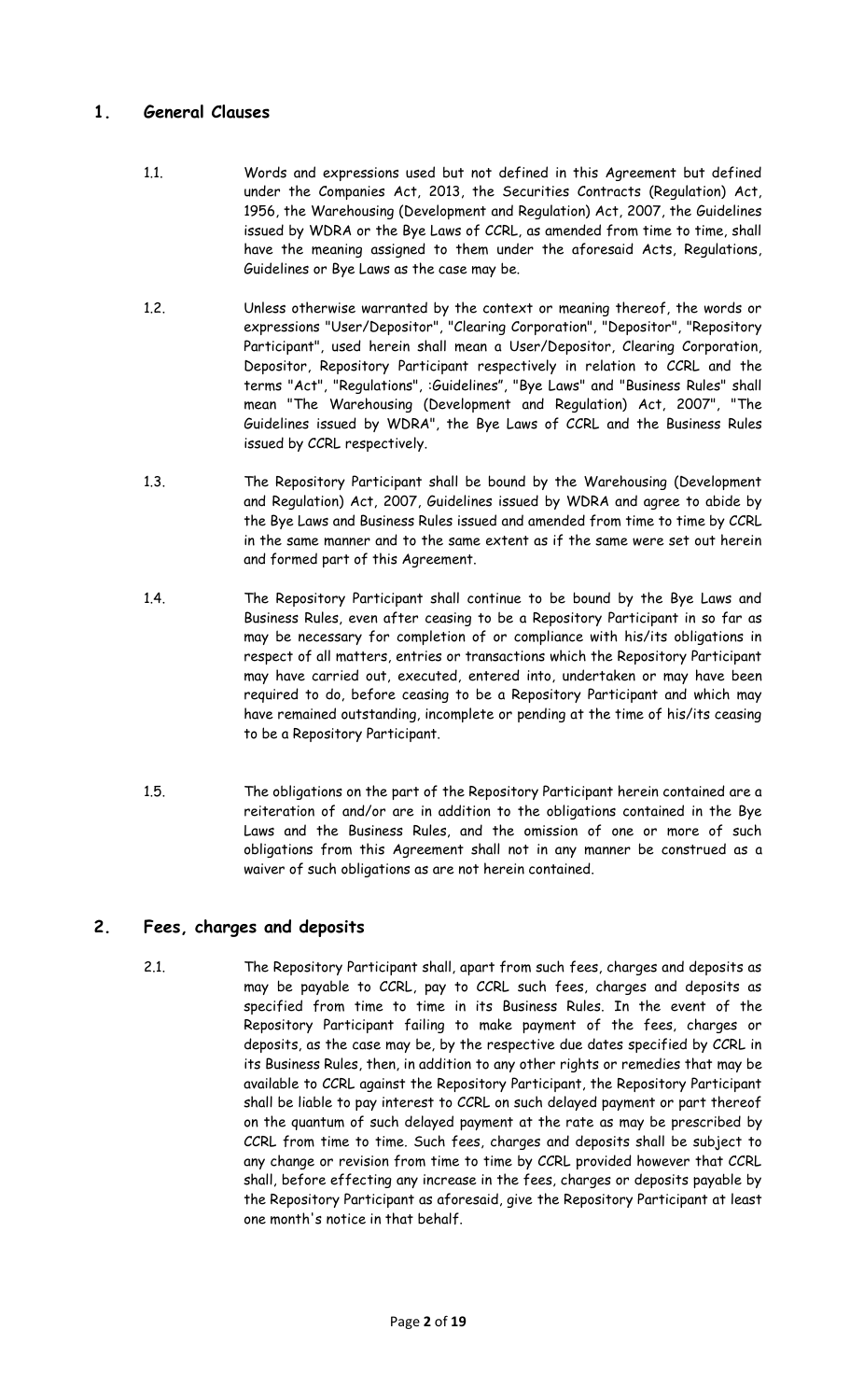## **3. Unique Identification Number**

3.1. CCRL shall allocate a unique identification number to the Repository Participant (Repository Participant ID).

### **4. Hardware and Software to be installed by the Repository Participant**

- 4.1. The Repository Participant shall install at his/its premises allocated for CCRL related activities such computers, printers, communication equipment and uninterruptible power supply units, systems software and any other equipment, hardware and software as may be specified by CCRL/WDRA from time to time.
- 4.2. It is further agreed that unless supplied directly by CCRL or its agents, all computers, communication equipment, printers, uninterruptible power supply units and all other hardware and software procured by the Repository Participant shall be of the specified configuration and shall be sourced only from CCRL empanelled brands or any other brand which has been approved by CCRL in writing prior to such procurement.
- 4.3. The above hardware and software set-up shall be utilized by the Repository Participant exclusively for CCRL specific application module and even if there be any spare processing or data storage capacity, the same shall not be used for any other application including the Repository Participant's back-office systems or operations.
- 4.4. The above hardware shall not be connected by the Repository Participant to its inter-office WAN (Wide Area Network) without the prior written permission of CCRL. CCRL reserves the right to deny such permission if, in its opinion, granting such permission involves violation of conditions relating to the operations of CCRL's own WAN as stipulated by Department of Telecommunications or if in permitting the same, CCRL apprehends any risk to the integrity of its WAN or for any other reason as may be deemed fit by CCRL.
- 4.5. The Repository Participant shall, from time to time, at his/its own cost, carry out such addition, modification, upgradation or replacement of the said hardware and /or software as may be specified by CCRL.

### **5. Connectivity and Systems**

- 5.1. The Repository Participant and CCRL shall establish and maintain a continuous electronic means of communication with each other.
- 5.2. CCRL shall provide necessary Business Rules from time to time to the Repository Participant, as may be necessary for effective and prompt conduct of the business relating to commodity repository operations.
- 5.3. The Repository Participant shall, in respect of his/its operations as a Repository Participant in CCRL, procure and maintain at its own cost such systems, procedures, means of communication, infrastructure, hardware, software, security devices and back-up facilities as CCRL may specify and shall upgrade or replace the same from time to time as may be specified by CCRL.
- 5.4. The Repository Participant shall comply with all systems and procedures recommended by CCRL and shall allow access to his/its systems to one or more teams of professionals with expertise or specialized skill in auditing the performance of computerized systems (called "Systems Audit Teams") designated by CCRL for periodic assessment of compliance with systems and procedures.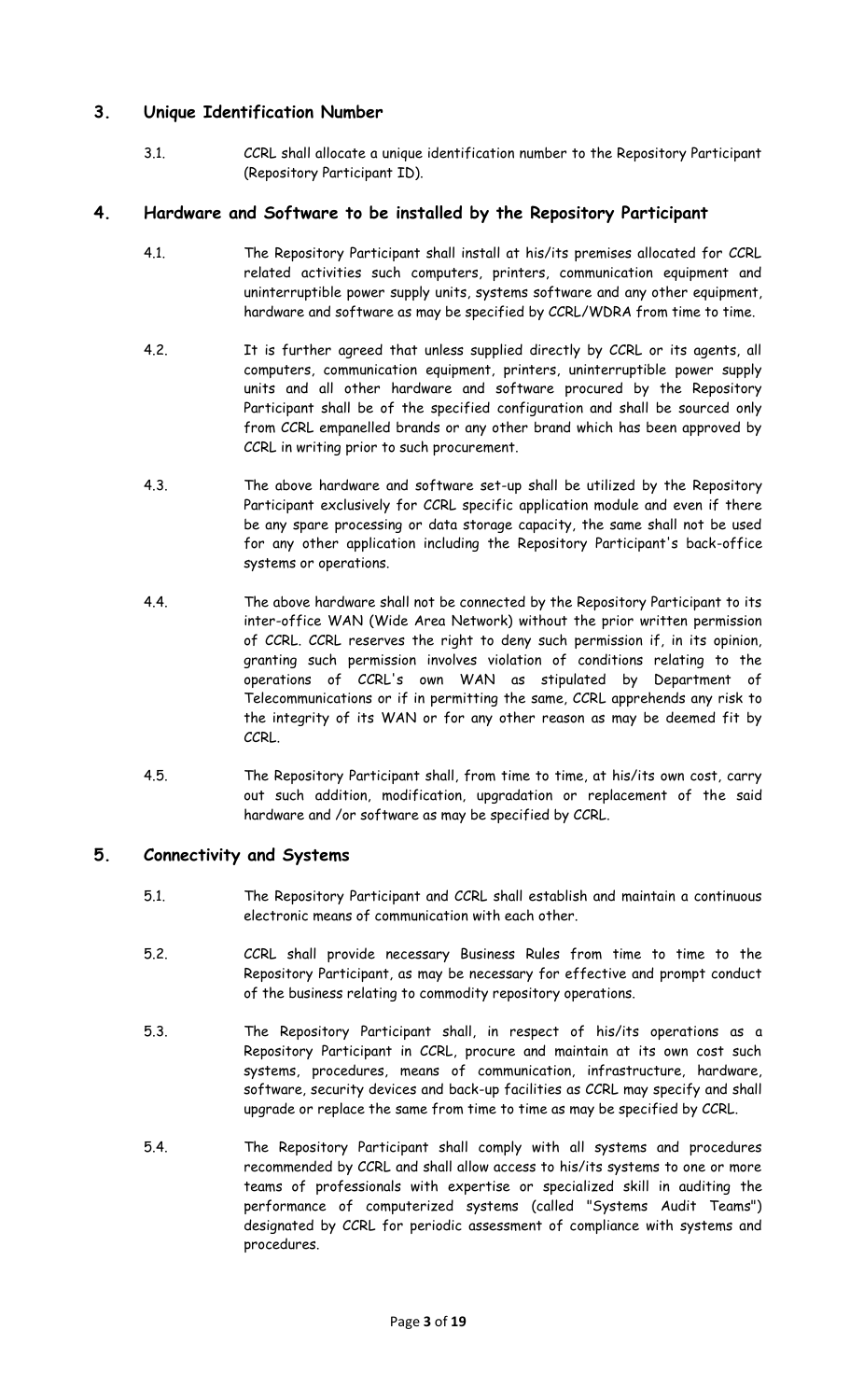## **6. Effective date of commencement of activity**

- 6.1. The effective date of commencement of activity by the Repository Participant as a Repository Participant shall be the last of the following dates namely:
- 6.1.1. the date of execution of this Agreement;
- 6.1.2. the date of grant of Certificate of Registration to the Repository Participant by CCRL;
- 6.2. Neither anything contained herein nor anything done by either party hereto in pursuance of this Agreement shall be deemed or construed to constitute any promise or assurance by CCRL that the Repository Participant is entitled to grant of a Certificate of Registration as a Repository Participant by CCRL shall not be liable or responsible in any manner for any costs, charges, expenses, losses or damages incurred or suffered by the Repository Participant in respect of anything done in pursuance of this Agreement in the event of WDRA rejecting the Repository Participant's application for grant of registration as a Repository Participant or cancelling the same at any time after the grant thereof.

## **7. Information to be furnished by the Repository Participant to CCRL**

- 7.1. The Repository Participant shall submit Audited Financial Statement (AFS) and Net worth Certificate to CCRL within such period as prescribed in CCRL Bye Laws and/ or Business Rules
- 7.1.1.1 In the event of the networth of the Repository Participant falling below the networth last specified in the certificate issued under this clause, the Repository Participant shall forthwith intimate CCRL of the same and shall, if so required by CCRL furnish to CCRL a fresh networth certificate computed as aforesaid and duly certified by a Statutory Auditors. CCRL may thereupon take such action as it may deem fit and necessary under the Act, Regulations, Guidelines issued by WDRA, Bye Laws, Business Rules or this Agreement]
- 7.1.2. Where the Repository Participant is a member of any recognised commodity exchange and/or any clearing corporation or is a Repository Participant in any other commodity repository and commits any breach or violation of or defaults in compliance with the bye laws of such commodity exchange, clearing corporation or other commodity repository as the case may be or of any rules or regulations made by the Central or State Government or by WDRA in that behalf or his/its operations, activities or membership is/are suspended or terminated by such commodity exchange, clearing corporation or other commodity repository as the case may be, the nature of the default and the reason for such default, suspension or termination to be communicated forthwith upon such occurrence;
- 7.1.3. The number of complaints received from Users/Depositors during the month, complaints redressed during the month, complaints remaining unredressed, the nature and status thereof and the steps taken by the Repository Participant for redressal thereof, to be communicated before the 10th day of every succeeding month;
- 7.1.4. The Repository Participant shall notify CCRL at the earliest of any change in respect of any of the particulars with regard to any of the matters contained in the application form submitted to CCRL.
- 7.1.5. The Repository Participant shall provide such information relating to Users/Depositors and their accounts with the Repository Participant as may be required by CCRL from time to time.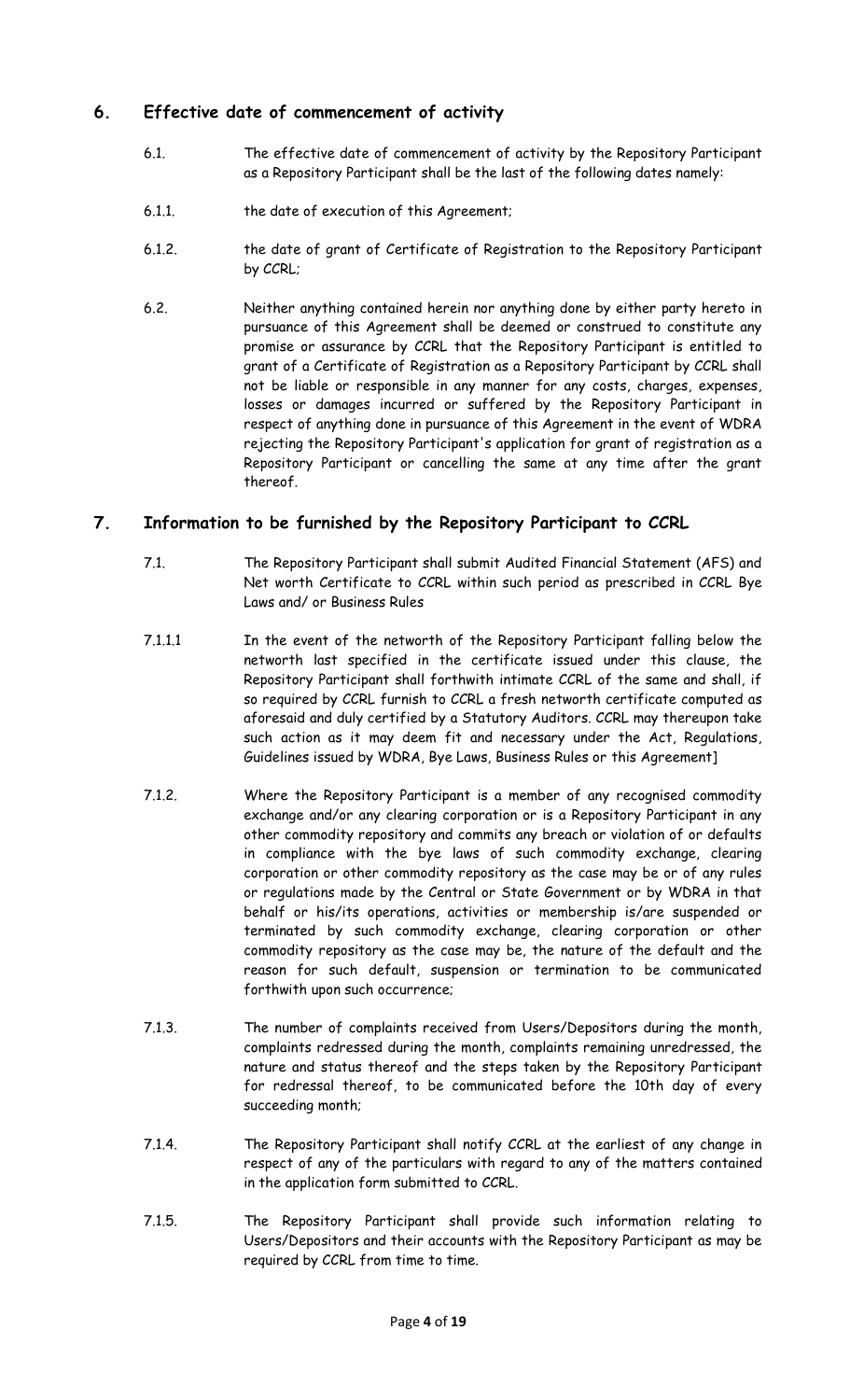### **8. Obligations of the Repository Participant**

- 8.1. The Repository Participant shall, before entering into any agreement with or opening any account of any User/Depository during the subsistence of such agreement:
- 8.1.1. make all such inquiries as may be expedient and exercise due care and caution in ascertaining the bonafides and track record of the intending User/Depositor inter alia, by carrying out appropriate due diligence;
- 8.1.2. scrutinize the authenticity of all documents produced by the Users/Depositors for opening the account or for deposit of commodities;
- 8.1.4. Where the account is opened by a non-individual entity account holders named therein desires to authorize one or more of them to issue instructions to the Repository Participant from time to time, the Repository Participant shall ensure that due authorization is obtained by the holders.
- 8.1.5. The Repository Participant shall not effect any debit or credit to the account of a User/Depositor unless:
- 8.1.5.1. the Repository Participant has received appropriate prior written instructions from the concerned User/Depositor or CCRL in that behalf and
- 8.1.5.2. an adequate audit trail of the same is duly maintained.
- 8.1.6. Separate accounts shall be opened and maintained by the Repository Participant in the name of each User/Depositor and the commodities of each User/Depositor shall be kept segregated and shall not be mixed up with the commodities of other Users/Depositors or with the Repository Participant's own commodities.
- 8.1.7. The Repository Participant shall preserve for a minimum period of five years or such period as may be mentioned in CCRL Bye\_Laws and/or Business Rules, all original documents such as account opening forms, agreements/ Rights & Obligations document with Users/Depositors and instructions received from Users/Depositors, as also copies of deposit form, withdrawal form, pledge form, pledge closure form, confiscation form, freeze form, unfreeze form, eAuction form, transfer request form and any other form / document as may be mentioned by CCRL in its Bye-Laws and Business Rules.
- 8.1.8. The Repository Participant's responsibility and liability for payment to CCRL of all fees, charges, dues and penalties in respect of all transactions and entries effected or carried out by or through the Repository Participant shall be unconditional and such amounts shall be payable by the Repository Participant to CCRL irrespective of whether the Repository Participant has received payment of or recovered any amount from the concerned User/Depositor or not, such recovery from the User/Depositor being the sole responsibility of the Repository Participant.
- 8.1.9. The Repository Participant shall, as far as possible, carry out instructions received from any User/Depositor on the same day on which the instructions are received and failing that, shall carry out the instructions before the close of working hours of the immediately succeeding working day.
- 8.1.10. The Repository Participant shall exercise lien on commodities held in any account only by following instructions laid out in CCRL Bye-Laws and Business Rules, on any commodities belonging to the Users/Depositors held in any account with the Repository Participant, as security for recovery of dues owed by User/Depositor to the Repository Participant in his capacity as such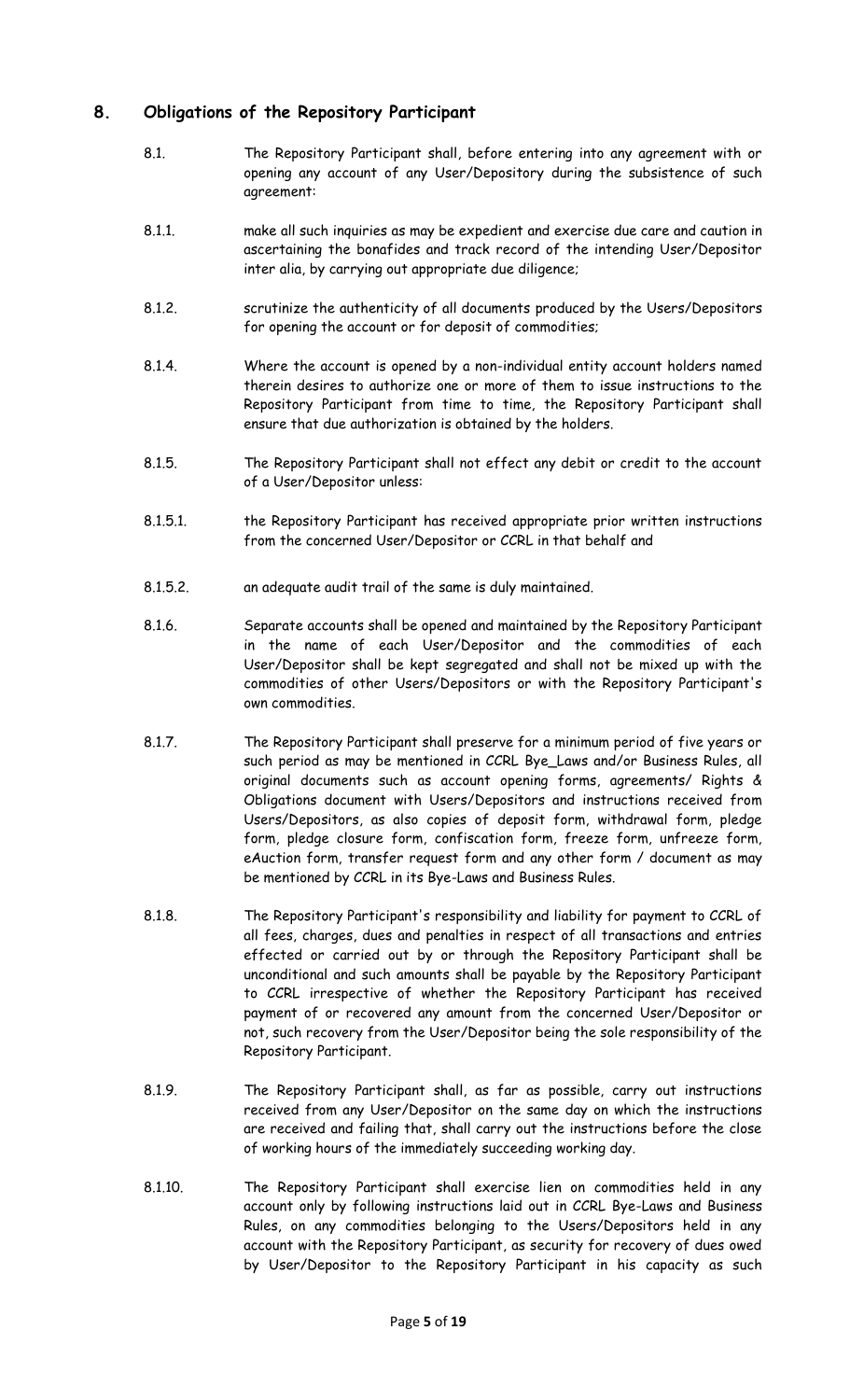including any compensation for any loss caused to the Repository Participant and/or CCRL by reason of fraud, negligence or mistake on the part of the User/Depositor. The Repository Participant shall, upon receipt of such approval from CCRL, give notice in writing to the concerned User/Depositor of the exercise of such lien by the Repository Participant in respect of such of the securities held in the User/Depositor's account as CCRL may specify.

- 8.1.11. The Repository Participant shall, forthwith upon discovering any loss, destruction or theft of any commodity, instruments or documents belonging or owed to any User/Depositor that may have been entrusted to or may otherwise have come into the hands of the Repository Participant in the course of his/its business, notify CCRL, the concerned User/Depositor in that behalf.
- 8.1.12. The Repository Participant alone shall be responsible to ensure that all duties, taxes or levies, if any, of whatsoever nature that may be payable under any Central or State enactment in respect of entries, transactions or transfers effected by or through the Repository Participant are duly paid as required in law.
- 8.1.13. The Repository Participant shall process requests received from Users/Depositors for deposit or withdrawal within such time and in such manner as may be specified in the Bye Laws and Business Rules and shall be required to keep records of the same as laid down by the Regulations and by CCRL.
- 8.1.14. Notwithstanding anything to the contrary contained herein or in the Bye Laws, the Repository Participant shall not be bound to give effect to any entries or transactions and CCRL shall not be bound to permit any entries or transactions to be effected, which would violate any law or any decree or order of any court or tribunal or any order or direction of the Central or State Government or WDRA or that of any other statutory or revenue authority that may have been served upon or intimated to the Repository Participant or CCRL or which to their knowledge, would constitute a breach of any covenant or undertaking given to any court, tribunal or statutory or revenue authority or which CCRL otherwise deems not to be in its interest or that of its Repository Participant or Users/Depositors.
- 8.1.14A Any order of a Court, Tribunal, Government or other competent authority relating to freezing of a User/Depositor account or taking any action in relation to a User/Depositor account which is within the purview of obligations cast on a commodity repository under the Act and/or Regulations, shall be effected by CCRL or Repository Participant only on receipt from such authority the User/Depositor Identification Number or Permanent Account Number (PAN) coupled with specific directions if the same are not set out in such order with sufficient accuracy.
- 8.1.15. The Repository Participant alone shall be responsible for taking necessary action on the instructions and/or mandate given by the User/Depositor and the Repository Participant alone shall be liable to the User/Depositor for default or failure in carrying out the instructions and/or mandate of the User/Depositor.
- 8.1.16. The Repository Participant shall strictly comply with the time schedule specified from time to time by CCRL for data entry and transfer.
- 8.1.17. The Repository Participant shall furnish to the User/Depositor a statement in such form as may be specified of his/its account at the end of every month if there has been even a single entry or transaction during that month, and in any event once at the end of each financial year. The Repository Participant shall furnish such statements at such shorter periods as may be required by the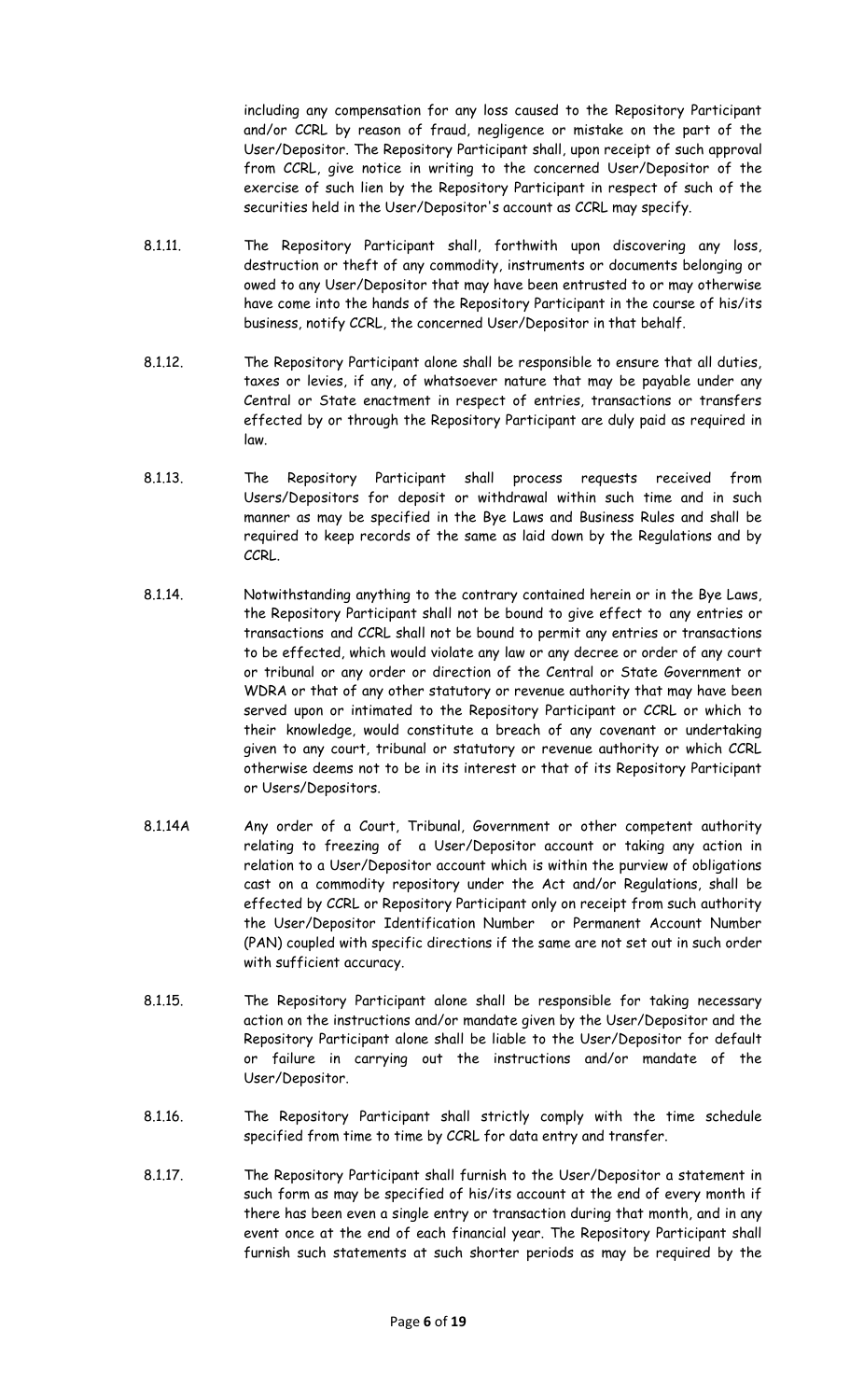User/Depositor on payment of such charges by the User/Depositor as may be specified by the Repository Participant.

- 8.1.18. The Repository Participant assumes full responsibility for verifying the authenticity of instructions issued by or on behalf of Users/Depositors including signature/s of the User/Depositor/s on the instruction slips and undertake to process the instructions after satisfying itself about the accuracy and genuineness of the signatures on the instructions slips. The Repository Participant shall ensure that it has in place appropriate systems and/or processes as CCRL and/or WDRA may specify from time to time in this regard.
- 8.1.19. It shall be the duty of the Repository Participant to ensure that no account of any User/Depositor is opened unless it complies with the provisions of the Act, Regulations, and guidelines, notification, circular or any communication by whatever name called issued by WDRA, Department of Company Affairs, Registrar of Companies, and the provisions of these Bye Laws and Business Rules, Communiqués, letters or communication in any form issued by CCRL and circulars issued by WDRA and RBI from time to time as may be applicable.

#### **9. Obligations relating to Repository Participant's own account**

- 9.1. The Repository Participant shall not commingle the commodities held by it in his/its own right in CCRL with those held by it as the Repository Participant on behalf of Users/Depositors.
- 9.2. The Repository Participant shall comply with such procedures for deposit and withdrawal of commodities to and from any of his/its own accounts (as distinguished from the accounts of Users/Depositors with it) as may be laid down under the Bye Laws and Business Rules.

#### **10. Maintenance of records**

10.1. The Repository Participant shall maintain all documents and records in respect of his/its CCRL related operations in such manner as may be specified in the Regulations, Bye Laws and Business Rules.

#### **11. Reconciliation and Rectification of Errors**

- 11.1. The Repository Participant shall reconcile its records with CCRL on a daily basis. The Repository Participant shall, as a continuous process and on an ongoing basis, check and reconcile with his/its own records and those of his/its Users/Depositors, all records, balances, advices, statements and reports received by the Repository Participant from CCRL and promptly notify CCRL of any error or omission in such records, balances, advices, statements and reports.
- 11.2. Any advice, statement or report provided by CCRL shall in the absence of manifest error or fraud, be conclusive as to its subject matter. Unless otherwise agreed to by CCRL, the failure of the Repository Participant to inform CCRL of any error or omission in any advice, statement or report within the time frame stipulated by CCRL shall constitute a waiver in favour of CCRL by the Repository Participant of any right to require rectification.
- 11.3. CCRL may, if it is satisfied that it is in the interest of any User/Depositor/s, entertain a late request by the Repository Participant to rectify an error or omission as aforesaid. If CCRL entertains a late request by the Repository Participant, the Repository Participant shall be liable for any loss caused to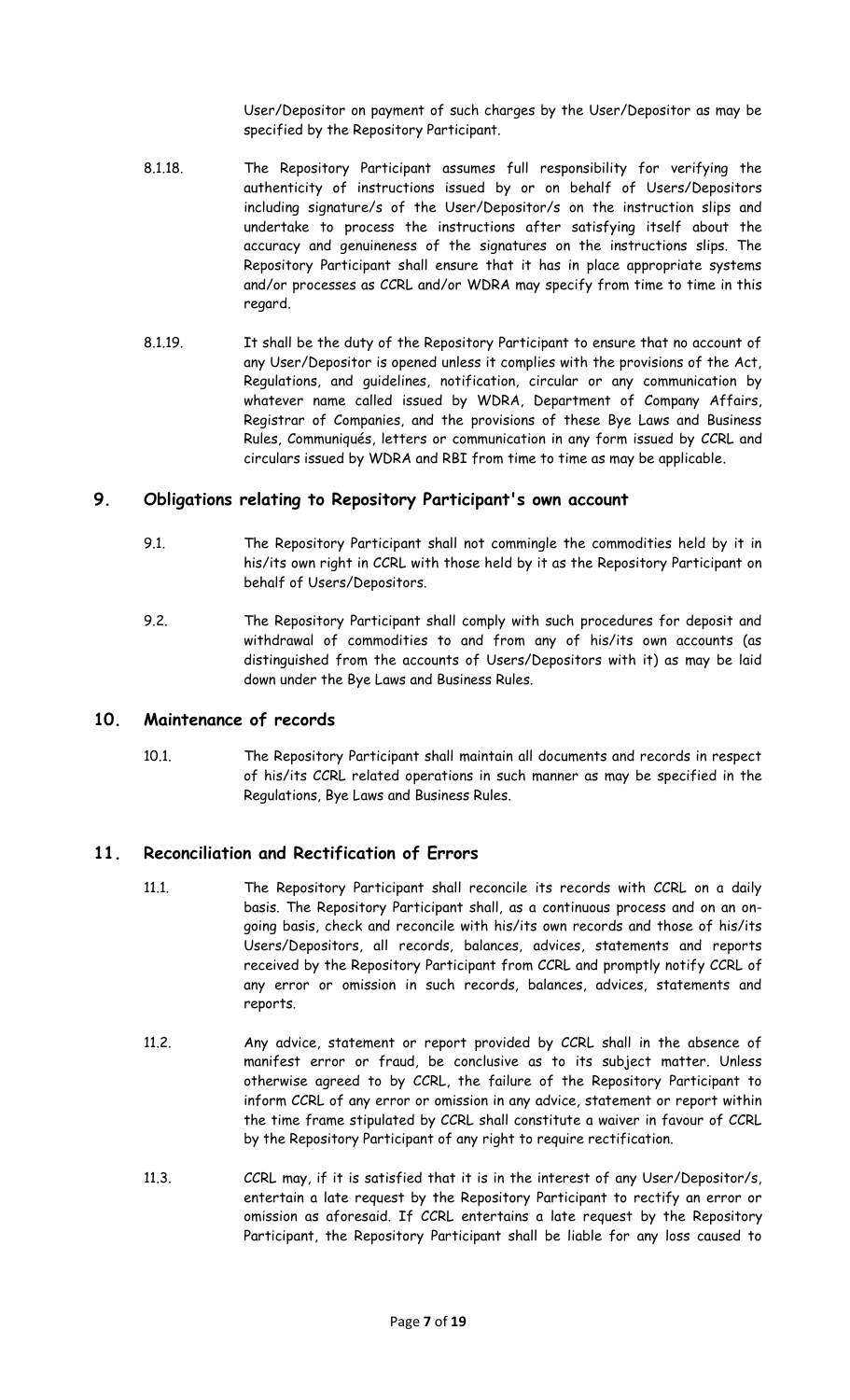CCRL or to any other Repository Participant or User/Depositor due to such late request.

- 11.4. CCRL reserves the right to rectify any erroneous entry or transaction made to the account of any User/Depositor. In the event of CCRL carrying out any such rectification, CCRL shall inform the Repository Participant and the concerned User/Depositor of such rectification.
- 11.5. Without prejudice to any other rights or remedies that CCRL may have, in the event of any erroneous entry or transaction having been effected on account of any error, mistake or negligence on the part of the Repository Participant resulting in wrongful reduction in or a negative balance of commodities in the account of any User/Depositor, CCRL may, in its absolute discretion, do one or more of the following:
- 11.5.1. require the Repository Participant to replenish the deficient commodities at the Repository Participant's own cost and expense;
- 11.5.2. itself purchase such deficient commodities as replenishment at the prevailing market price. The cost and expenses incurred by CCRL in connection with purchase of such commodities shall be borne by the Repository Participant. The Repository Participant shall reimburse CCRL for all costs, fees, charges, expenses, liabilities, losses and damages incurred by CCRL in connection with the purchase or replenishment of such deficient commodities by CCRL as aforesaid;
- 11.5.3. if the deficient commodities cannot for any reason whatsoever be replenished within the time specified by CCRL, CCRL may require the Repository Participant to forthwith reimburse the concerned User/Depositor by payment in cash of an amount equivalent to the market value of the deficient commodities as on the date of such erroneous entry or transaction or as on the date of such reimbursement, whichever is higher and call upon the Repository Participant to make good such amount within such period as CCRL may deem fit;
- 11.5.4. call upon the Repository Participant to forthwith pay to CCRL such amount as CCRL considers appropriate by way of security or additional security pending replenishment of the deficient commodities or reimbursement in lieu thereof.

### **12. Ceiling on Holdings**

12.1. If the Repository Participant is a Stock Broker or Commodity Broker, the Repository Participant shall ensure that the aggregate market value of the commodities of all Users/Depositors in their accounts with the Repository Participant does not exceed the limits as specified by CCRL/WDRA from time to time on any given day and if it so exceeds the said limits on any given day, the Repository Participant shall forthwith inform CCRL about it and CCRL shall be entitled to issue such Business Rules as it may deem fit in order to rectify the position in that behalf.

### **13. Form of Agreement to be binding**

13.1. Notwithstanding anything contained herein the Repository Participant shall strictly adhere to CCRL Bye Laws in respect of every agreement that may be entered into by the Repository Participant with every User/Depositor and clearing member respectively and no variation, modification, addition, alteration or deletion thereto shall be effected except with prior written consent of CCRL in that behalf. The Repository Participant shall be solely responsible for any statement or representation made or any obligation or liability undertaken by him/it in so far as the same is contrary to or inconsistent with or is in excess of the said draft agreement and/or the Bye Laws and Business Rules or which is otherwise not authorized by CCRL.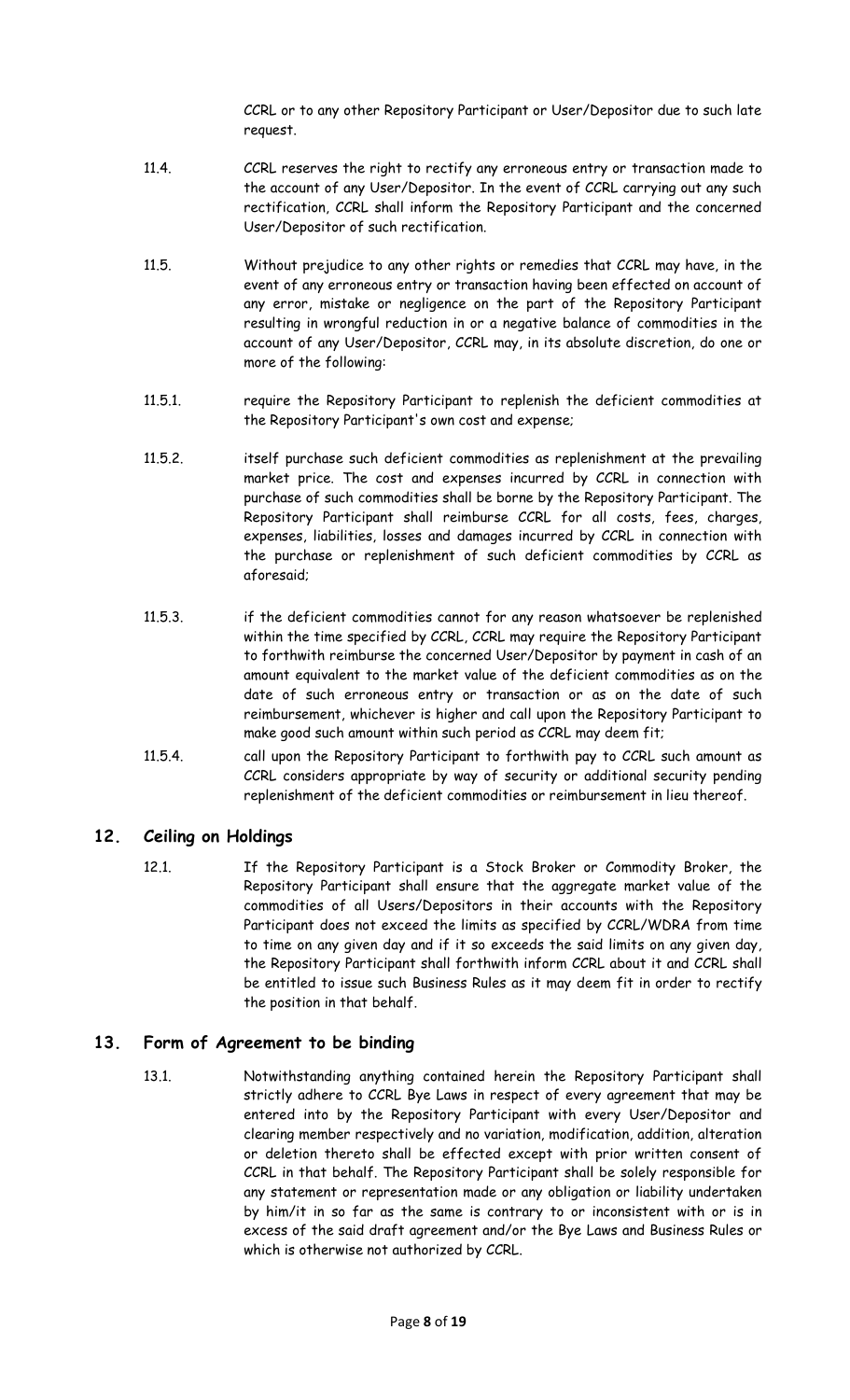### **14. Internal controls and Audit**

- 14.1. The Repository Participant shall install and maintain suitable systems, audit and control measures including setting up of separate internal controls and an audit department inter alia for regularly reviewing his/its internal operations ensuring due compliance and maintaining the integrity and confidentiality of data transmitted to CCRL as may be laid down under the Bye Laws and Business Rules.
- 14.2. The Repository Participant shall from time to time submit such operational, financial, technical or other data, information, reports and returns, in relation to his/its activities and operations as a Repository Participant, duly audited and certified by a Chartered Accountant, a Company Secretary in practice or by a Systems Auditor, as the case may be, in such form and manner and within such period, as may be specified in the Bye Laws and Business Rules.

## **15. Inspection by CCRL**

15.1. CCRL shall be entitled to carry out inspection of the facilities, systems, records and books of the Repository Participant relating to all dealings of the Repository Participant with it through such persons as may be authorized in that behalf by CCRL and the Repository Participant shall permit the persons so authorized entry into his/its premises during regular business hours on any working day and shall allow access to his/its facilities, systems, records and books and permit copies thereof to be made.

### **16. Events requiring immediate intimation by the Repository Participant to CCRL**

- 16.1. The Repository Participant shall notify CCRL forthwith:
- 16.1.1. in case the Repository Participant is a partnership firm, in the event of dissolution of the firm or a notice being served under section 43 of the Indian Partnership Act, 1932 or a suit being filed under section 44 of that Act;
- 16.1.2. in case the Repository Participant is a company or a body corporate, upon a petition for winding up being presented in any court or a resolution being passed for winding up of the Repository Participant;
- 16.1.3. any scheme being framed for merger, amalgamation or reconstruction of the Repository Participant;
- 16.1.4. on its becoming aware of the presentation of any application or petition for its bankruptcy, insolvency, liquidation or attachment of its property;
- 16.1.5. upon its becoming aware of any distress, execution, attachment or other process being threatened or levied by any statutory or revenue authority against the Repository Participant or its property for recovery of any taxes, duties, levies, penalties, cesses or dues;
- 16.1.6. upon any application being presented to any court for attachment of the assets or properties of the Repository Participant;
- 16.1.7. in the case of any change in his/its financial conditions which may lead to his/its insolvency or dissolution or winding-up or if it suffers a composition with his/its creditors ;
- 16.1.8. upon convening of any meeting to consider a resolution for the appointment of a liquidator or receiver or administrator in respect of any of its properties or any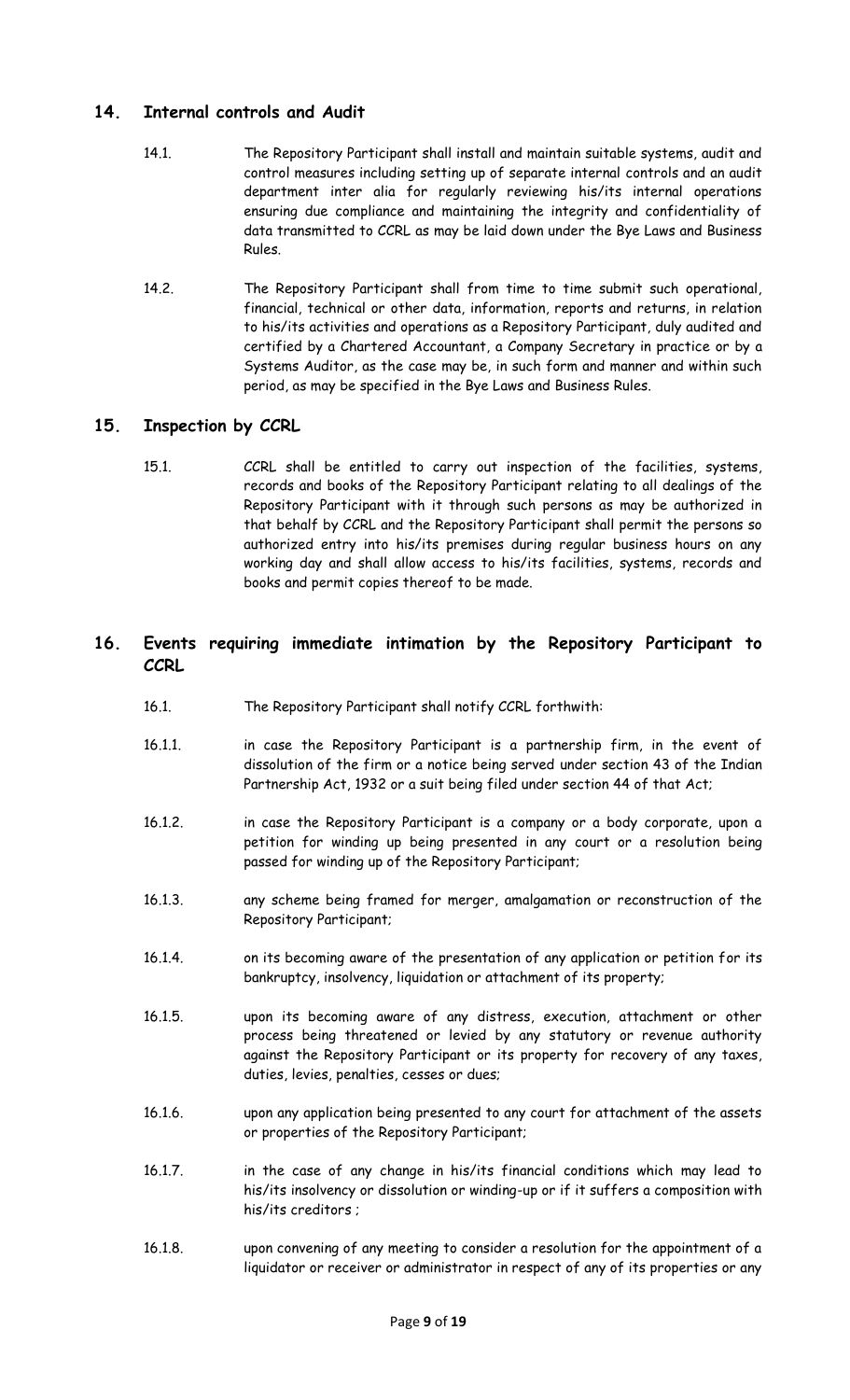other change in circumstances which could materially affect its capacity to act as a Repository Participant;

- 16.1.9. in case the Repository Participant is also a clearing member, upon his/its being declared a defaulter or being suspended or his/its membership being terminated by the concerned stock exchange or clearing corporation or by WDRA.
- 16.1.10. in the event of the Repository Participant being an Warehouse service provider (WSP) and / or a Warehouse (WH) as contemplated by the Warehousing (Development and Regulation) Act, 2007, upon suspension or termination or deregistration of the Repository Participant as such intermediary by WDRA or any other regulatory body or authority empowered to do so.
- 16.1.11. in the event of the Repository Participant ceasing to meet any of the eligibility and/or admission criteria laid down by WDRA and/or CCRL.
- 16.1.12. upon the Repository Participant becoming aware of any event or occurrence which is reasonably likely to materially affect his/its commercial viability or existence or his/its ability to perform his/its obligations under this Agreement or which constitutes a material adverse change in the eligibility criteria laid down by CCRL or by WDRA or any other regulatory authority under any law in force for the time being.

#### **17. Insurance cover**

17.1. The Repository Participant shall maintain such insurance coverage as CCRL may specify from time to time.

#### **18. Contribution to Funds**

18.1. The Repository Participant shall contribute to one or more trusts or funds established by or at the instance of CCRL for protection of the interests of Users/Depositors and/or Repository Participants in the manner laid down under the Bye Laws, Business Rules or in any separate deed, document, instrument or writing made or executed in that behalf.

### **19. Security to be furnished by the Repository Participant**

- 19.1. CCRL may, at any time, require the Repository Participant to provide, on demand, such security or additional or collateral security in such form, to such extent and in such manner as may be determined by CCRL. For determining the amount of security or additional or collateral security, CCRL shall take into account inter alia, the level of unreconciled balances and excess or deficit balance of commodities in the accounts of Users/Depositors due to any fraud, negligence, error or omission on the part of the Repository Participant, his/its employees or agents. Such security shall be in addition to and independent of any security earlier furnished by the Repository Participant to CCRL.
- 19.2. The Repository Participant shall not sell, transfer or otherwise alienate or create or permit the creation of any mortgage, charge or other encumbrance or permit or suffer to be attached or otherwise jeopardise the title to any of the assets provided as security or additional or collateral security to CCRL.
- 19.3. CCRL may apply all or any of the security deposit/s or other security (including additional or collateral security) furnished by the Repository Participant to CCRL at any time without prior notice to the Repository Participant in or towards satisfaction of any of the obligations and/or liabilities of the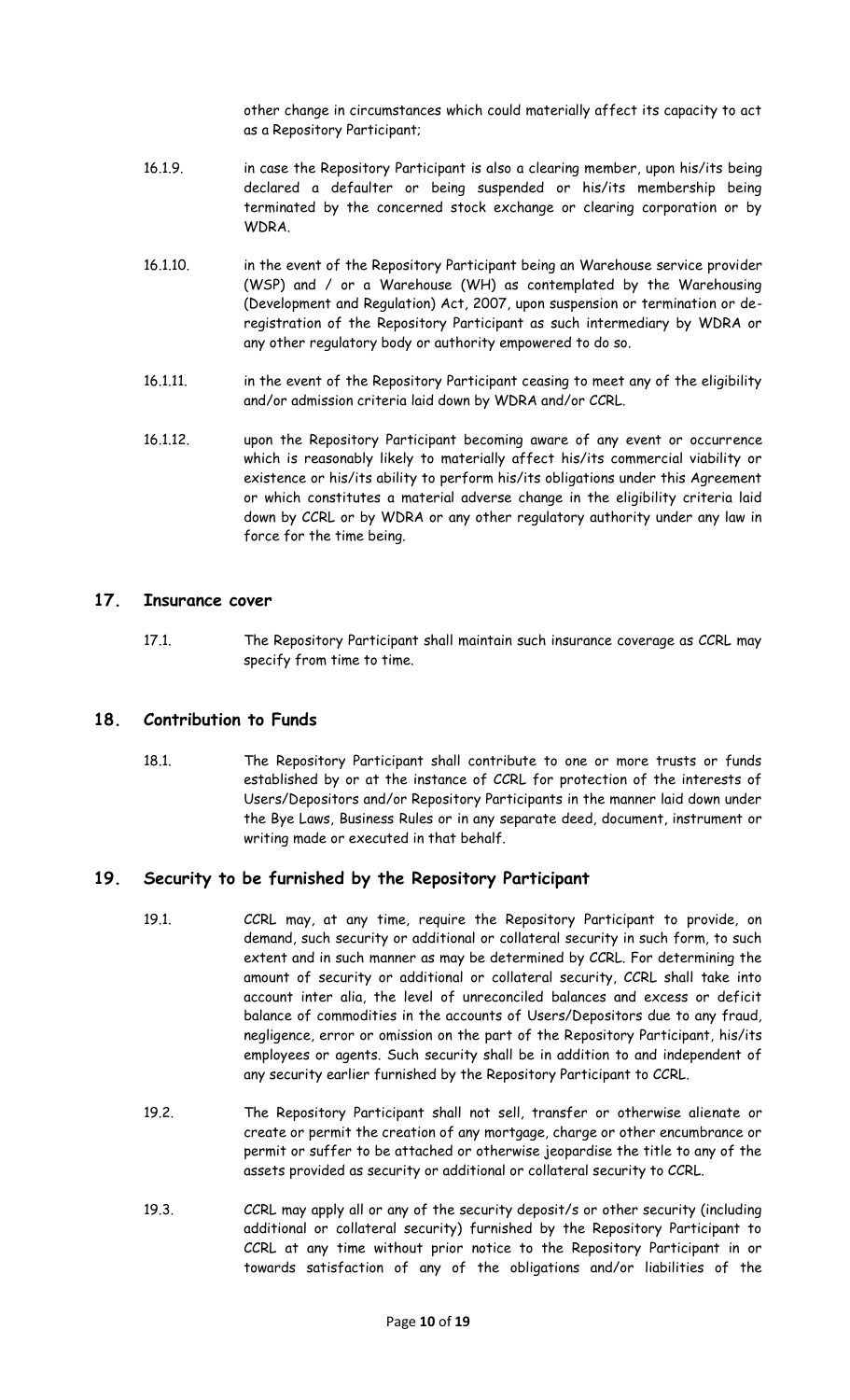Repository Participant to CCRL or to any User/Depositor/s, other Repository Participants, Depositors, RTAs or clearing corporations as the case may be.

#### **20. Authorised Representative**

20.1. The Repository Participant shall, simultaneously with the execution of this Agreement furnish to CCRL, a list of officials authorised by it, who shall represent and interact on his/its behalf with CCRL. Any change in such list including additions, deletions or alterations thereto shall be forthwith communicated to CCRL.

#### **21. Confidentiality**

- 21.1. The parties hereto shall keep strictly confidential all technical and business information including but not limited to that which may be disclosed or confided to it by the other in the course of the performance of the obligations under this Agreement or under the Bye Laws and neither party hereto shall disclose the same to any third party without prior approval of the other party hereto.
- 21.2. Either party hereto shall be at liberty to provide or disclose such details, particulars, data or information relating to any User/Depositor and/or his account as may be required or directed in writing by any court, tribunal, Central or State Government, WDRA or any other regulatory or revenue authority empowered by law in that behalf or to the concerned Depositor and/or Clearing House / Clearing Corporation or as may be required for compliance with any obligations in law or for enforcement of any of its rights or for protection of its interest without reference or recourse to the other or to the concerned User/Depositor provided however that save and except as aforesaid, neither party shall divulge or permit or suffer to be disclosed any such details, particulars, data or information to any party or person and shall hold such details, particulars, data and information in strict confidence.

#### **22. Change in address**

22.1. The Repository Participant shall inform CCRL of any proposed change in address of his/its office/ registered office as also of any change in location of the premises where the equipment for maintenance of computerised records, backup facilities and communication with CCRL are situated, at least thirty days before the date of such change.

#### **23. Back-up facilities**

- 23.1. The Repository Participant shall strictly follow the back-up procedure recommended by CCRL. A copy of the latest back-up of the database shall at all times be maintained at a remote site. CCRL shall not be liable to the Repository Participant for any loss or damage arising out of failure on the part of the Repository Participant to maintain up to date back-up of the computer programme and the relevant data.
- 23.2. The Repository Participant shall permit access to any person/s designated by CCRL to inspect his/its back-up and shall make available such extracts or reports of the records maintained at the said back-up facilities as may be required by CCRL.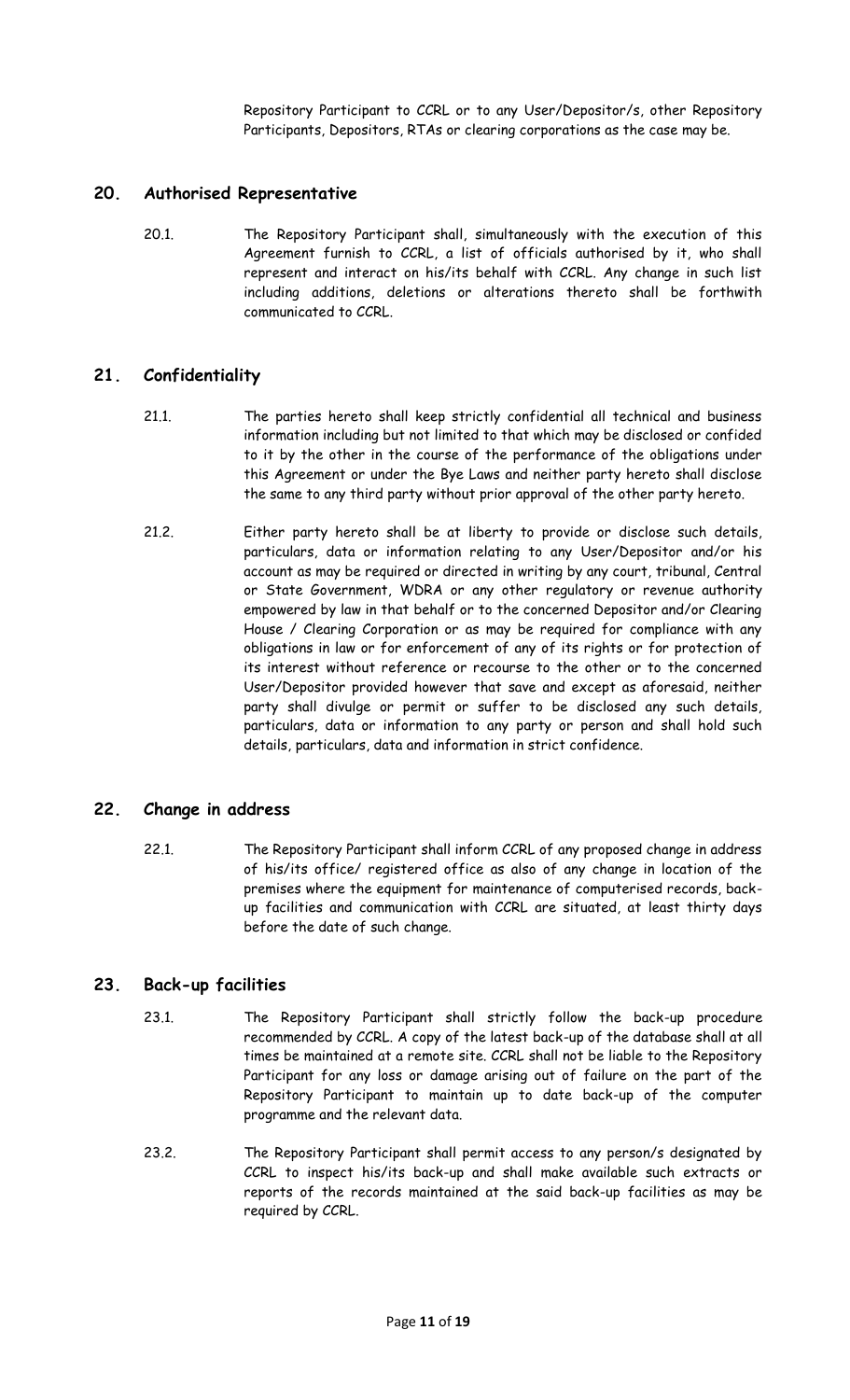### **24. Disaster Recovery Plan**

- 24.1. The Repository Participant shall forthwith inform CCRL of any loss or failure of connectivity between the Repository Participant and CCRL.
- 24.2. The Repository Participant shall strictly adhere to such plan, scheme or procedure (to be known as "Disaster Recovery Plan") as CCRL may specify in that behalf for meeting any situation or eventuality resulting in loss of connectivity or failure of communication, loss or corruption of data or damage to equipment, hardware or software whether by reason of any technical failure, unauthorized access, calamity, accident, sabotage or disaster or otherwise.

### **25. Redressal of grievances / complaints of Users/Depositors**

25.1. The Repository Participant shall resolve grievances/complaints of Users/Depositors and submit a report on the grievances so resolved to CCRL within 30 days from the date of receipt of such complaint / grievance by the Repository Participant in such manner as may be specified in the Bye Laws and Business Rules.

#### **26. Prohibition against Assignment etc.**

26.1. The functions, rights or obligations under this Agreement shall not be assigned or delegated to any party or person by the Repository Participant without the express prior written consent of CCRL. Any purported assignment or delegation in contravention of the terms of this Agreement shall be null and void. For the purpose of this clause, any substantial change in the share holding pattern or the constitution of the Board of Directors or in the composition of the partnership shall constitute an assignment of the business and/or functions.

#### **27. Suspension and Termination**

- 27.1. CCRL may, if it is satisfied that it is necessary so to do, at any time and on such conditions as it thinks fit, terminate this Agreement with the Repository Participant by communication in writing under the following circumstances:
- 27.1.1. the Repository Participant no longer meets the eligibility and/or admission criteria to be a Repository Participant as laid down by WDRA and/or by CCRL;
- 27.1.2. if the Repository Participant is an individual or a sole proprietor, in the event of the death or physical or mental incapacity of the Repository Participant;
- 27.1.3. if the Repository Participant is a partnership firm, in the event of dissolution of the firm or a notice being served under section 43 of the Indian Partnership Act, 1932 or a suit being filed under section 44 of that Act.
- 27.1.4. in the event of the Repository Participant being a company or body corporate, upon a petition for winding up being presented in any court or a resolution being passed for winding up of the Repository Participant.
- 27.1.5. in the event of the Repository Participant ceasing to carry on business as a Repository Participant with CCRL;
- 27.1.6. in case CCRL has reasonable grounds to believe that the Repository Participant is approaching financial difficulty or will be unable to meet his/its obligations in relation to CCRL or his/its Users/Depositors;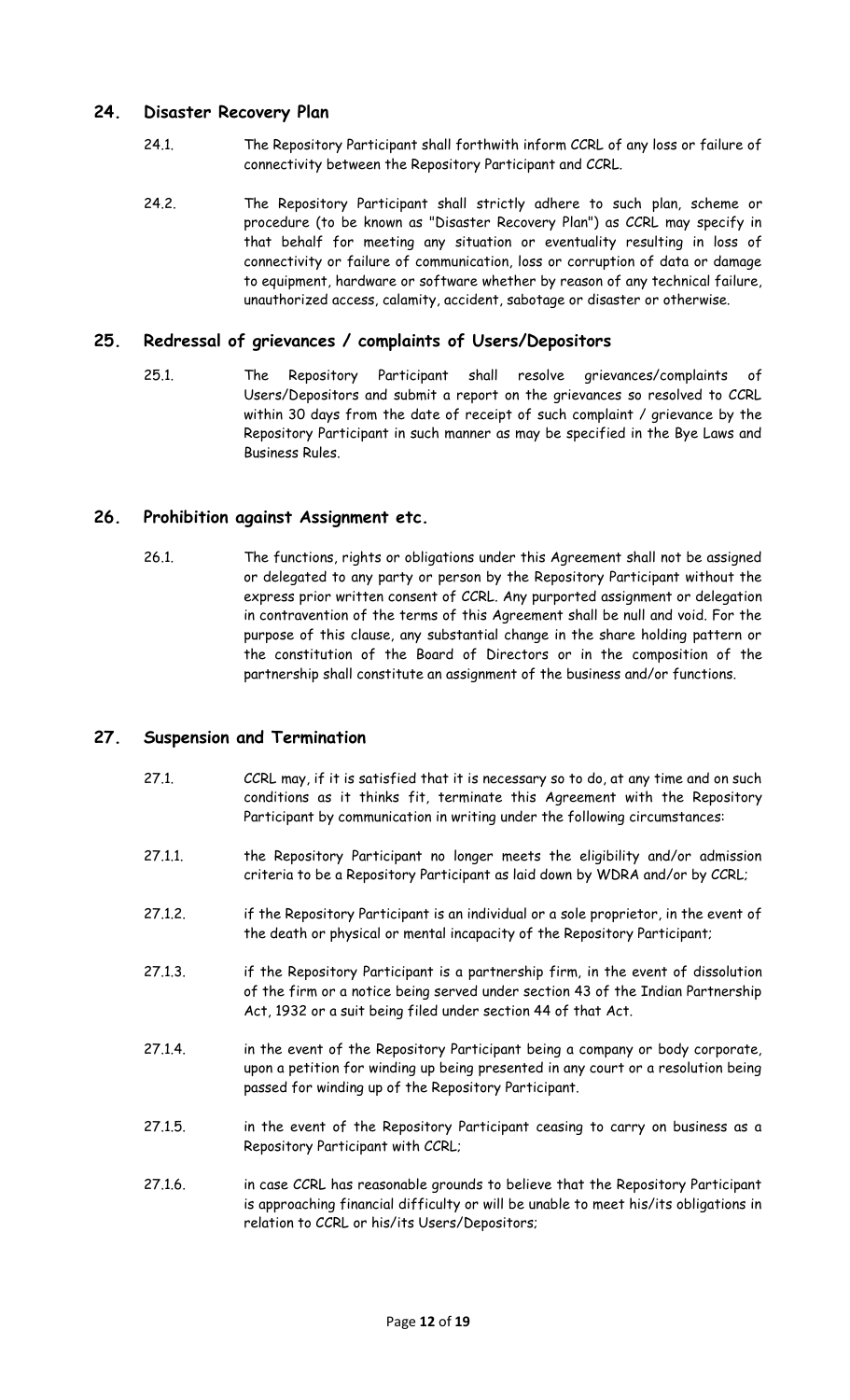- 27.1.7. in the event of any distress, execution or other process being levied or enforced or served upon or against any property of the Repository Participant;
- 27.1.8. in the event of bankruptcy, insolvency, liquidation or winding up of the Repository Participant or the initiation of any proceedings in relation thereto or if CCRL considers in its absolute discretion that the occurrence of such events are imminent or likely;
- 27.1.9. in the event of the appointment of a receiver or administrator of the assets of the Repository Participant or in the event of the Repository Participant suffering a composition with his/its creditors or in the event of a scheme of arrangement being approved by a court (other than for the purposes of reconstruction or amalgamation) or in the event of CCRL considering in its absolute discretion that the occurrence of such events are imminent or likely;
- 27.1.10. in the event of the Repository Participant's failure to pay security deposits, fees or any other charges as required under the Bye Laws or this Agreement (including any revised or increased fees, charges or deposits) or furnish additional or collateral commodities within such time as may be required by CCRL;
- 27.1.11. in the event of failure of the Repository Participant to fulfill the obligations arising out of the indemnification of CCRL by the Repository Participant;
- 27.1.12. in case CCRL has reasonable grounds to believe that the Repository Participant has been responsible for negligence or fraudulent or dishonest conduct or has made a material misstatement or omitted to state a material fact in any statement to CCRL;
- 27.1.13. in case the Repository Participant has violated or committed any breach or default in the observance or performance of any provisions of the Act, Regulations, Bye Laws or this Agreement or has failed to comply with any Business Rules;
- 27.1.14. in case the Repository Participant's registration granted by WDRA and / or CCRL has been suspended or cancelled;
- 27.1.15. in case the Repository Participant is a member of a stock exchange or commodity exchange, if the Repository Participant has been expelled or his/its trading privileges have been suspended by the Stock Exchange / Commodity Exchange;
- 27.1.16. in case the Repository Participant is registered as WSP and / or WH with WDRA under provisions of Warehousing (Development and Regulation) Act, 2007, in the event of suspension, termination or de-registration of the Repository Participant as such intermediary by WDRA or by any other regulatory body or authority empowered by law in that behalf;
- 27.1.17. in the event of the Repository Participant failing to redress grievances of Users/Depositors to the satisfaction of CCRL;
- 27.1.18. in case CCRL has reasonable grounds to believe that the Repository Participant has been carrying on his/its activities in a manner which is detrimental to the interest of CCRL and/or Users/Depositors or that the termination of the relationship with the Repository Participant is necessary for the protection of Users/Depositors or other Repository Participants or to facilitate the orderly performance of services rendered by CCRL;
- 27.1.19. in case the Repository Participant has or is likely to expose itself to risk which, in the opinion of CCRL, is not commensurate with the Repository Participant's networth;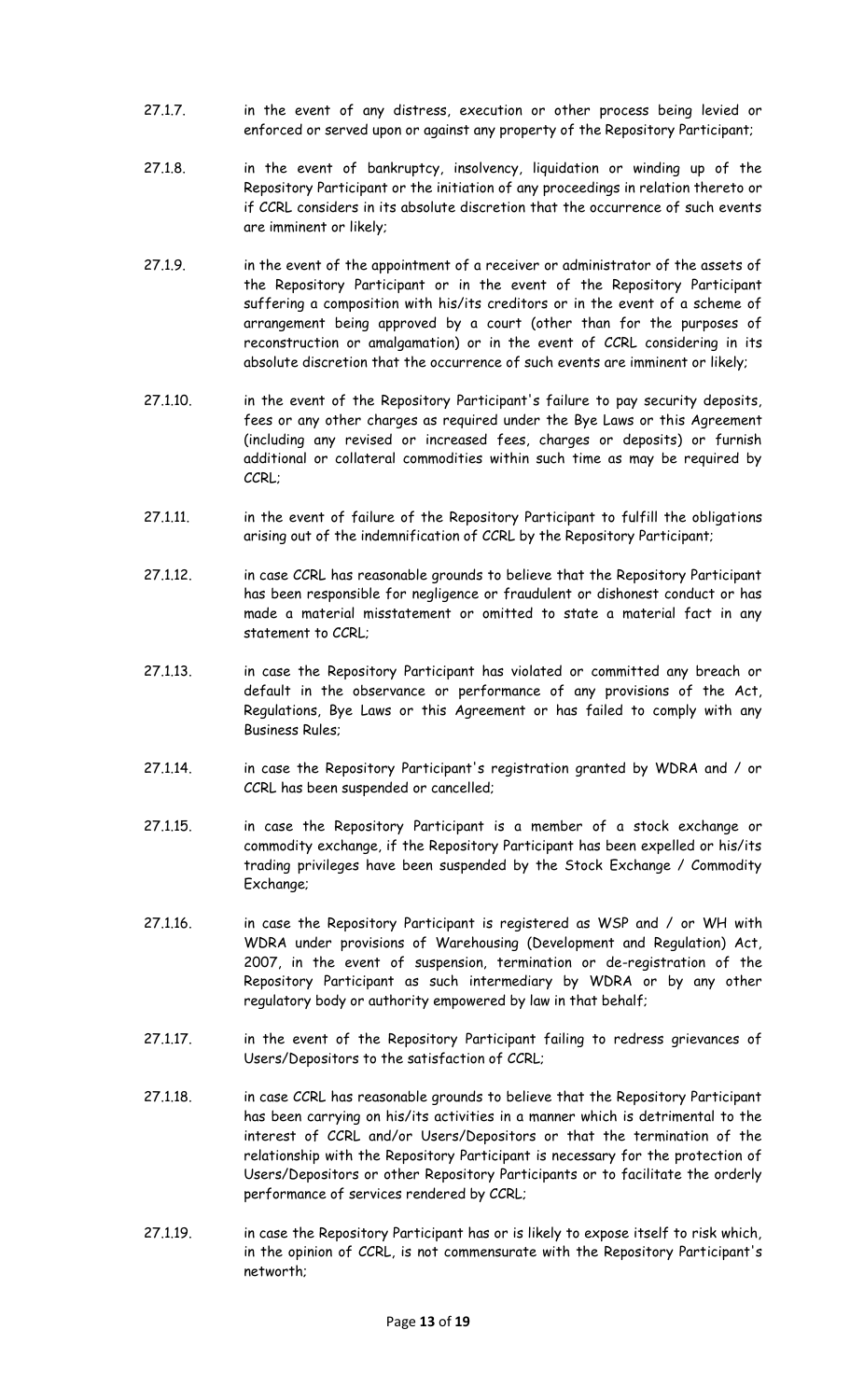27.1.20. in case the quality of the services rendered by the Repository Participant is not satisfactory in the opinion of CCRL as evidenced by the complaints of the Users/Depositors and/or other Repository Participants, Depositors, RTAs and clearing corporations;

> Provided however that CCRL shall not take any action as aforesaid unless and until CCRL shall have issued a show-cause notice to the Repository Participant setting out the grounds on which this Agreement is sought to be terminated and the Repository Participant shall have been given a reasonable opportunity of being heard by any officer authorised by CCRL in that behalf and CCRL being satisfied on the strength of the report of such officer that it is necessary to terminate this Agreement with the Repository Participant;

> Provided however that CCRL may, if it considers it fit and proper in the facts and circumstances of any case, before issuing the show-cause notice as aforesaid, issue notice calling upon the Repository Participant to rectify or remedy the breach or default within such period and on such terms and conditions as CCRL may deem fit.

> Provided however that no amount is due, owing or payable by the Repository Participant to WDRA or to CCRL inter alia by way of fees, charges, penalties or interest.

27.2. Without prejudice to any other rights CCRL may have, in the event of occurrence of any of the events listed hereinabove, CCRL may suspend with immediate effect, the business or activities of the Repository Participant in CCRL, before issuance of any notice or pending the notice period and/or inquiry under the Bye Laws.

## **28. Withdrawal by the Repository Participant**

- 28.1. The Repository Participant shall be entitled to withdraw as a Repository Participant from CCRL by issuing to CCRL a communication in writing giving notice of not less than thirty days of his/its intention to terminate this Agreement with CCRL with effect from the expiry of the said period of thirty days or such further period as may be specified in the notice. CCRL may, however, require the Repository Participant to continue his/its business as a Repository Participant in CCRL for such further period not exceeding three months from the receipt of such notice if CCRL shall deem it necessary to do so in the interest of the Users/Depositors or in the orderly functioning of CCRL. CCRL shall notify the Users/Depositors of the Repository Participant, other Repository Participants, clearing house / clearing corporations and WDRA within seven days of the Repository Participant ceasing to act as such.
- 28.2. The Repository Participant shall not be permitted to withdraw as a Repository Participant from CCRL unless and until the Repository Participant shall have provided satisfactory evidence to CCRL of its having :
- 28.2.1. issued notice of his/its intended withdrawal to all Users/Depositors holding accounts with it;
- 28.2.2. transferred all accounts of the Users/Depositors to any other Repository Participant/s of the User/Depositor's choice in CCRL;
- 28.2.3. ensured that there are no pending instructions or unresolved grievances/complaints of Users/Depositors, CCRL, or clearing corporation;
- 28.2.4. complied with such other terms and conditions as CCRL may have specified in that behalf.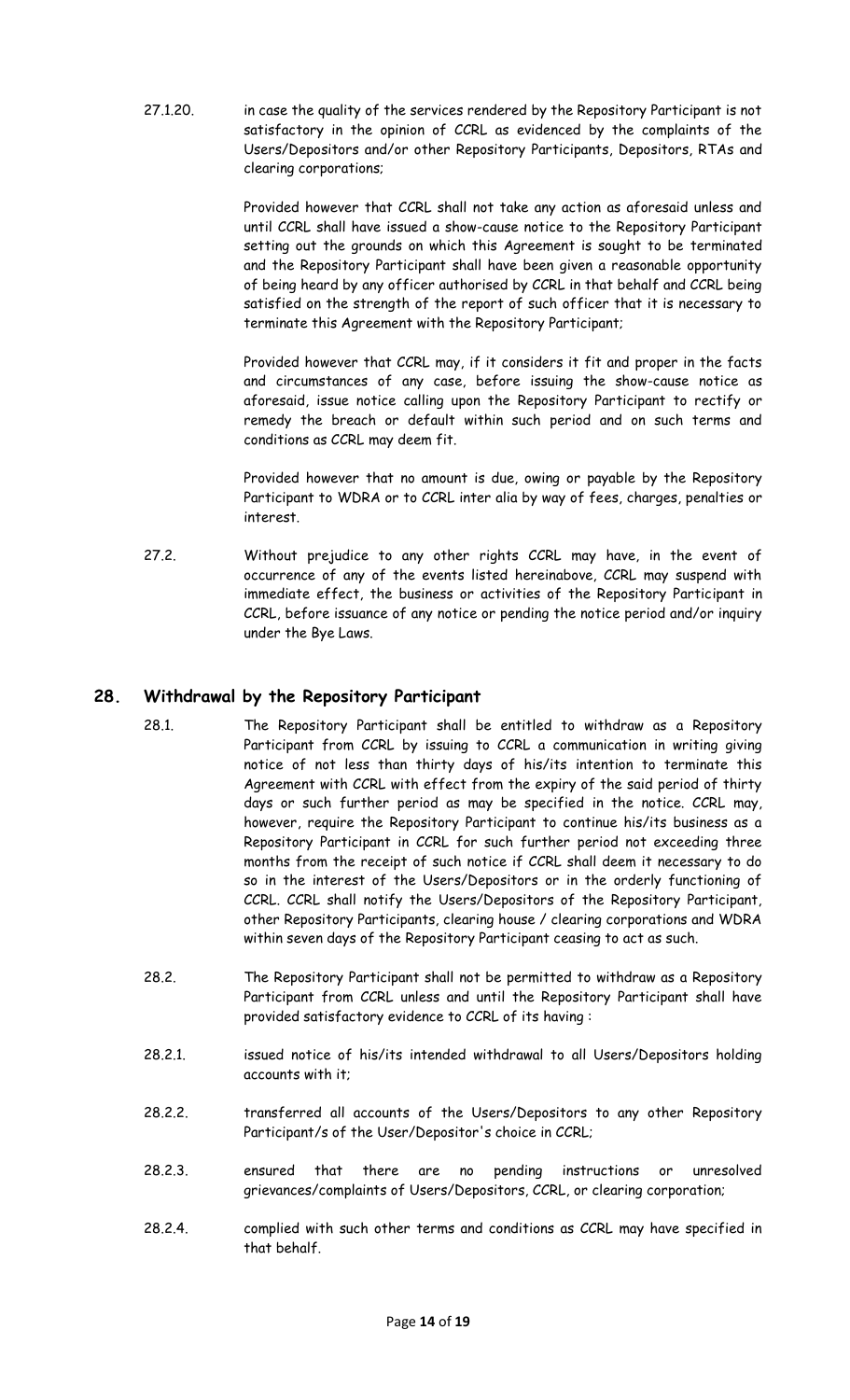28.3. no amount due, owing or payable to WDRA or to CCRL inter alia by way of fees, charges, penalties or interest.

### **29. Consequences of Termination /Withdrawal**

29.1. On termination of this Agreement or on withdrawal by the Repository Participant, CCRL shall return to or make available for collection by the Repository Participant, all security deposits or other commodities that may have been furnished by the Repository Participant to CCRL by way of collateral or additional security on expiry of six months from the date of

> cancellation of the certificate of registration as a Repository Participant by the WDRA or after resolving pending investor grievances, if any, to the satisfaction of CCRL, whichever is later, provided however that CCRL shall have the right (without prejudice to any other right or remedy available to CCRL in law) to retain any security/ deposit or to adjust or set off amounts from such security deposit equivalent to the amount which is due or is likely to become due to CCRL, other Repository Participants or Users/Depositors in respect of transactions or entries effected by the Repository Participant during the currency of this Agreement.

- 29.2. Without prejudice to the above, CCRL shall be entitled to set off any earlier claims or rights of the Repository Participant against any amounts due to CCRL or any other persons entitled to any claim against the Repository Participant through CCRL, notwithstanding that such claim may have arisen after the date of termination of this Agreement.
- 29.3. CCRL shall, upon termination of this Agreement by CCRL or on receipt of communication in writing from the Repository Participant conveying his/its decision to withdraw from CCRL and/or to terminate this Agreement, notify all other Repository Participants and initiate suitable steps for the protection of the interests of Users/Depositors and other Repository Participants. CCRL shall notify other Repository Participants, clearing corporations, Depositor and WDRA within seven days of the termination of this Agreement.
- 29.4. The Repository Participant shall be required to meet all his/its outstanding obligations to CCRL, whether incurred while the Repository Participant was acting as such or incurred thereafter but arising out of any action, transaction or dealings by the Repository Participant during the currency of this Agreement.
- 29.5. On termination of this Agreement or on withdrawal by the Repository Participant from CCRL, every User/Depositor holding an account with the Repository Participant shall have the option to either get his commodities held with the Repository Participant transferred to another Repository Participant or get the same withdrawn. Notwithstanding anything stated above even after such termination or withdrawal, the Repository Participant shall continue to act as a Repository Participant for the limited purpose of either getting the commodities held with the Repository Participant transferred to another Repository Participant or get the commodities withdrawn.
- 29.6. Upon termination of this Agreement, CCRL shall give notice in writing to all Users/Depositors holding accounts with the Repository Participant calling upon the Users/Depositors to have their accounts transferred to any other Repository Participant within fifteen days from the receipt of such notice. In the event of there being any Users/Depositors who have failed to have their accounts transferred to any other Repository Participant as aforesaid, CCRL shall nominate one or more Repository Participants to whom such accounts shall stand transferred for the time being provided however that no debits in respect of the commodities in such transferred account shall be effected until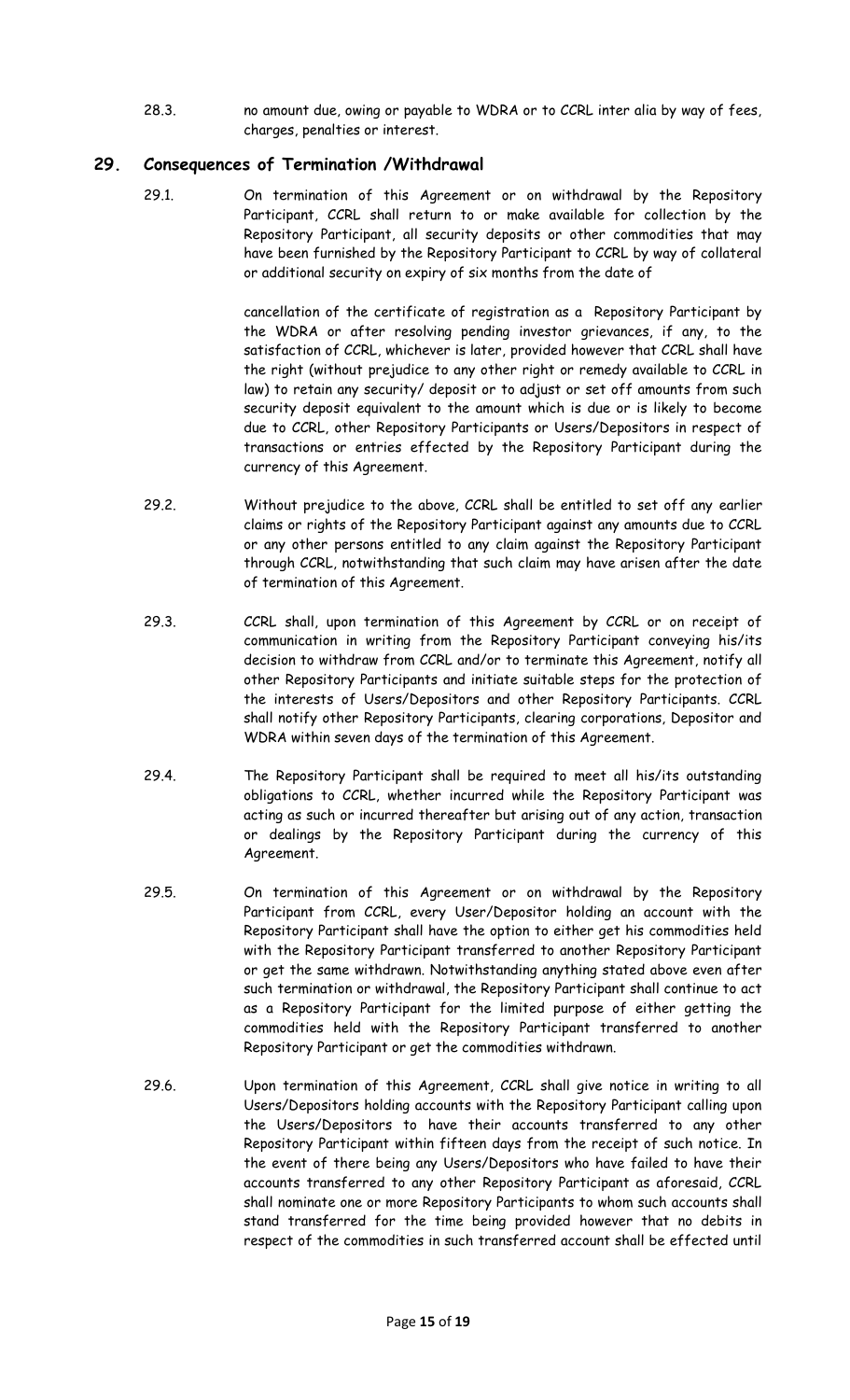such time as the concerned User/Depositor shall have entered into an agreement with any other Repository Participant.

29.7. Notwithstanding termination of this Agreement by CCRL or withdrawal by the Repository Participant, the provisions of this Agreement and all mutual rights and obligations arising therefrom shall, except in so far as the same is contrary to or inconsistent with such termination or withdrawal, continue to be binding on the parties in respect of all acts, deeds, matters and things done and transactions effected during the period when this Agreement was effective.

#### **30. Disciplinary Action**

30.1. The Repository Participant shall be subject to the disciplinary jurisdiction of the Disciplinary Action Committee as provided in the Bye Laws.

#### **31. Indemnity**

- 31.1. The Repository Participant shall indemnify and keep indemnified and saved harmless CCRL, its officers, employees, servants and agents from and against all harm, loss, damage, injury, taxes, levies, penalties, cesses, duties, suits, action, litigation, arbitration, disciplinary action, prosecution or other proceedings (and all costs, charges and expenses relating thereto) suffered or incurred by CCRL, its officers, employees, servants or agents or any of them, whether directly or indirectly on account of or as a result of any act, deed, matter or thing made done committed or omitted or suffered or permitted or caused to be done by the Repository Participant, his/its officers, employees, servants or agents contrary to or inconsistent with the terms, conditions and covenants herein contained including any default or breach of any provision/ s of the Act, Regulations, Bye Laws, this Agreement and Business Rules or by reason of any mistake, error, misfeasance, willful misconduct, misrepresentation, fraud, forgery, theft, misappropriation or breach of trust by the Repository Participant, his/its officers, employees, servants or agents or on account of the Repository Participant failing to meet any of his/its obligations and/or liabilities to CCRL and/or to any of his/its Users/Depositors and/or to any other Repository Participants, Depositors, or clearing corporation or on account of any deficiency in services rendered by the Repository Participant. For the purposes of this clause, all acts of commission or omission, whether intentional or not, of his/its officers, employees, servants and agents, shall be deemed to be acts of commission or omission of the Repository Participant. Where any loss or damage is caused to any User/Depositor due to the negligence of the Repository Participant, CCRL shall, if it deems it necessary to do so, in the first instance make good the loss or damage incurred by such User/Depositor and CCRL shall be entitled to recover the same from the Repository Participant, inter alia, by adjustment of or appropriation from any security deposit held by CCRL.
- 31.2. CCRL shall indemnify and keep indemnified and saved harmless the Repository Participant from and against all harm, loss, damage or injury, and all taxes, cesses, duties, levies, penalties and all suits, action, litigation, prosecution, arbitration or any other proceedings (and all costs, charges and expenses relating thereto) suffered or incurred by the Repository Participant by reason of or on account of any act, deed, matter or thing made done executed or committed or omitted to be done by CCRL, its officers, employees or servants contrary to or inconsistent with the terms, conditions and covenants herein contained including any breach or default of any provisions of the Act, Regulations, Bye Laws or the Business Rules or by reason of any misrepresentation, fraud, forgery, theft, misappropriation or breach of trust by CCRL or its employees or by reason of CCRL failing to meet its obligations and/or liabilities to the Repository Participant or on account of any deficiency in the services rendered by CCRL.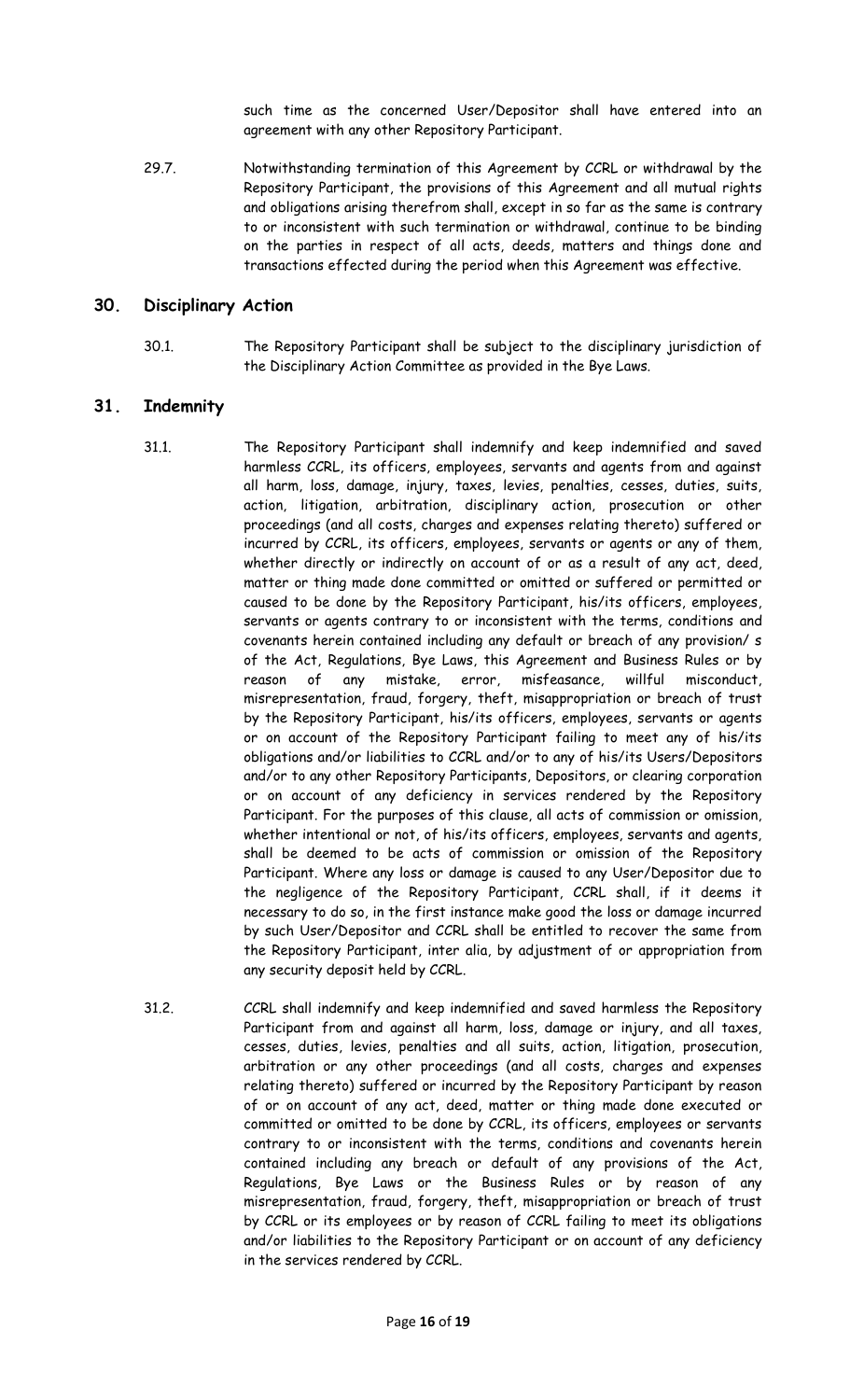### **32. Stamp duty**

32.1. Any stamp duty (including interest or penalty levied thereon) payable on this Agreement and/or any deed, document or writing executed in pursuance hereof between the parties hereto shall be borne and paid by the Repository Participant.

#### **33. Force Majeure etc.**

33.1. Notwithstanding anything contained herein or in the Bye Laws, neither party hereto shall be liable to indemnify or compensate the other for any breach, non-performance or delay in performance of any obligations under this Agreement or for any harm, loss, damage or injury caused to the other due to causes reasonably beyond its control including but not limited to tide, storm, cyclone, flood, lightning, earthquake, fire, blast, explosion or any other act of God, war, rebellion, revolution, insurrection, embargo or sanction, blockade, riot, civil commotion, labour action or unrest including strike, lock-out or boycott, interruption or failure of any utility service, enemy action, criminal conspiracy, act of terrorism or vandalism, sabotage, ] unanticipated technological or natural interference or intrusion, loss or damage to satellites, loss of satellite linkage or any other data communications linkage, loss of connectivity or any other irresistible force or compulsion.

### **34. Service of Notice**

34.1 Any notice or communication required to be given under this agreement shall be in writing, and shall be legally effective only when it is delivered to the addressee at the last known address in the manner prescribed in the Business Rules.

#### **35. Severability**

35.1. If any provision of this Agreement shall be held or adjudged by any competent court, tribunal or regulatory authority to be unlawful, void or unenforceable or if any such provision is rendered void or unenforceable by reason of any statutory amendment, notification or any judicial decision, such provision shall to the extent required be severed from this Agreement and rendered ineffective as far as possible without modifying the remaining provisions of this Agreement but shall not in any way effect the validity or enforcement of the rest of the provisions of this Agreement which shall continue to apply with full force and effect.

## **36. Amendments/Modifications at WDRA's instance to be binding**

36.1. The parties hereto shall be bound by any additions, alterations, modifications, amendments or deletions to this Agreement or to any provisions thereof as may be required or directed by WDRA and shall execute all such deeds, documents or writings as may be required for giving effect thereto.

#### **37. No Waiver**

37.1. Neither party hereto shall be deemed to have waived, abandoned or relinquished any right, power, privilege or remedy available to it under this Agreement or in law except by a writing executed in that behalf and no failure or delay on the part of any of the parties hereto in the exercise of such right, power, privilege or remedy shall operate as a waiver thereof or as a waiver of any preceding or succeeding breach by the other party to this Agreement nor shall any single or any partial exercise of any right, power, privilege or remedy preclude any other or further exercise of such or any other right, power,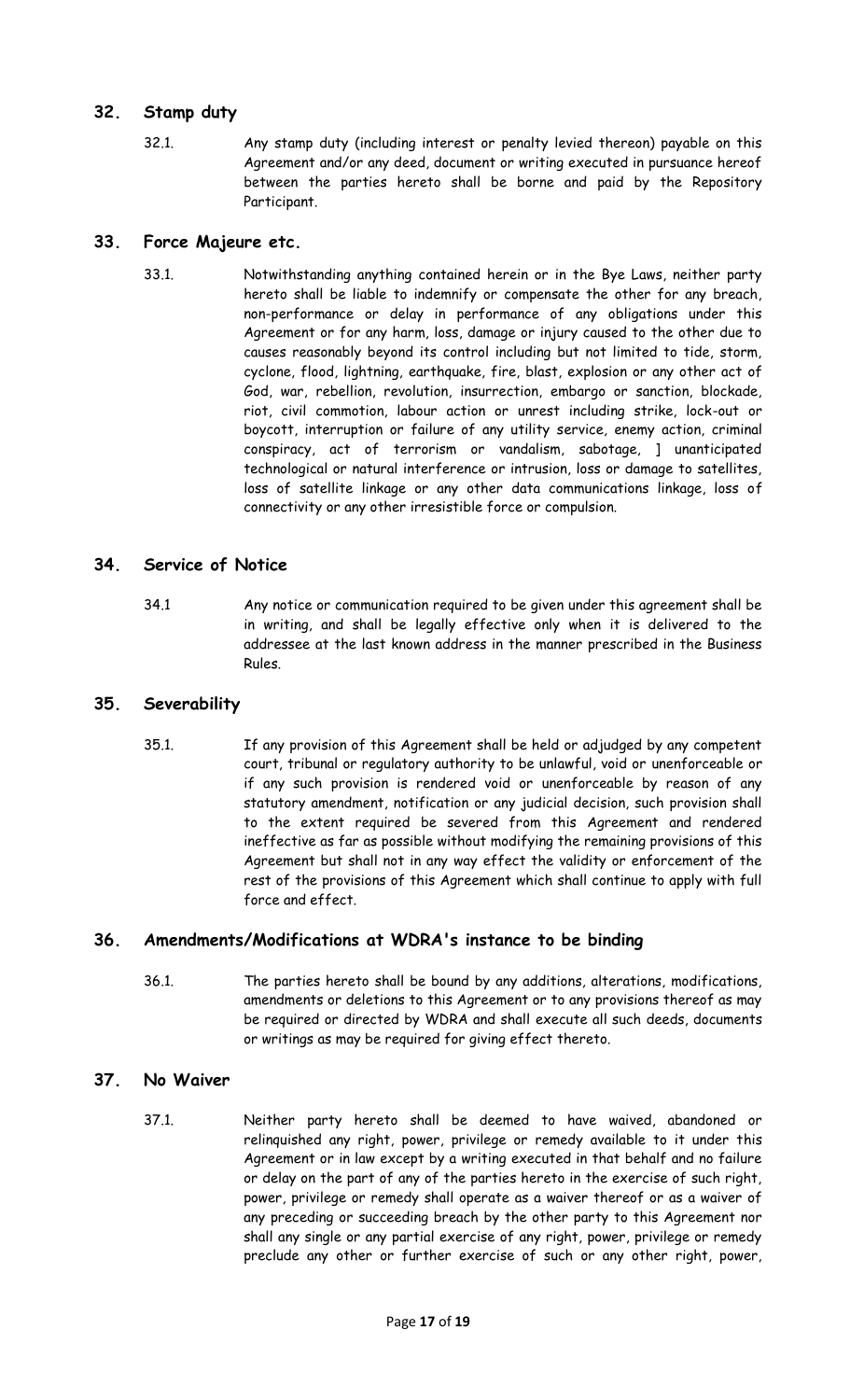privilege or remedy available under this Agreement or otherwise available in law or in equity it being agreed that all such rights, powers, privileges and remedies are several and cumulative of each other.

### **38. Arbitration and Conciliation**

38.1. The parties hereto shall, in respect of all disputes and differences that may arise between them, abide by the provisions relating to arbitration and conciliation specified under the Bye Laws. The place of arbitration shall be Mumbai.

#### **39. Governing Language**

39.1. All deeds, documents and writings that may be executed and all correspondence that may be exchanged between the parties hereto in relation to the subject matter of this Agreement shall be in English language, which shall be the governing language between the parties hereto.

#### **40. Governing Law**

40.1. This Agreement shall be governed by and construed in accordance with the laws in force in India.

#### **41. Jurisdiction**

41.1. The parties hereto agree to submit to the exclusive jurisdiction of the courts in Mumbai.

#### **42. Headings**

42.1. The headings in this Agreement are for convenience and reference only and shall in no way affect the construction or interpretation of this Agreement.

#### **43. Interpretation**

43.1. Unless the context otherwise requires, words denoting the singular shall include the plural and vice versa and words denoting the masculine gender shall include the feminine and vice versa and any reference to any statute, enactment or legislation or any provision thereof shall include any amendment thereto or any re-enactment thereof.

#### **44. Execution of Agreement**

44.1. This Agreement is executed in duplicate and a copy each shall be retained by each of the parties hereto.